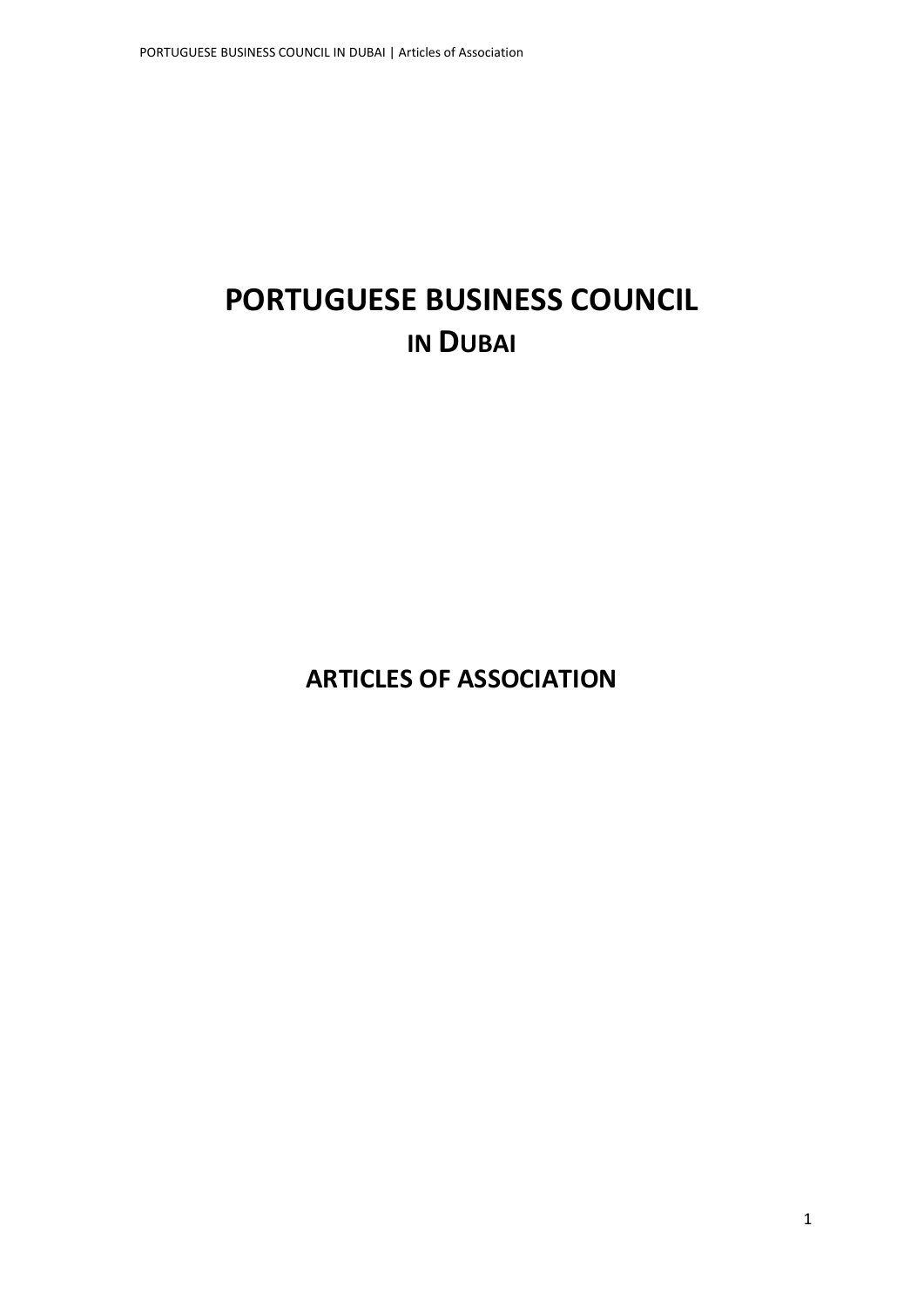#### **ARTICLE 1 – NAME AND ESTABLISHMENT**

1 - A Portuguese Business Council shall be established in Dubai (hereinafter "Portuguese Business Council in Dubai" or "Portuguese Business Council") and will be a voluntary, non-profit association of individuals and companies in the Emirate of Dubai.

2 - It may open branches in the rest of the United Arab Emirates by virtue of a decision to be issued by its Administrative Board and subsequent approval from the competent authorities.

3 - The Council shall function under the umbrella of the Dubai Chamber of Commerce and Industry.

4 - The basic aspects of establishment and functioning of the Council, as well as its objectives, membership, financing, meetings, voting rights and administration are hereby regulated by the present Articles of Association.

## **ARTICLE 2 – DEFINITIONS**

The following words shall have the corresponding meanings, unless the context requires otherwise:

- **Articles of Association** mean the present Articles of Association for the Portuguese Business Council in Dubai.
- **Assembly** means a meeting of the Council forming part of the Council's programme of activities for the year as described in Article 9.
- **Board** means the Administrative Board currently in office of the established Council pursuant to article 10.
- **Chamber** means the Dubai Chamber of Commerce and Industry.
- **Council** means the "not for profit" association of members established pursuant to these Articles of Association under the name "Portuguese Business Council in Dubai".
- **Members** means the Members of the Council according to these Articles of Association.
- **Membership Year** has the meaning ascribed to it in Article 7.
- **Portuguese Company** means a company incorporated in Portugal with Portuguese shareholders, or a Portuguese company or firm resident in Portugal with Portuguese Shareholders that have directly or indirectly legally incorporated a business presence in Dubai or the rest of the United Arab Emirates.
- **Portuguese Individual** means a person who holds a Portuguese ID or a Portuguese Passport.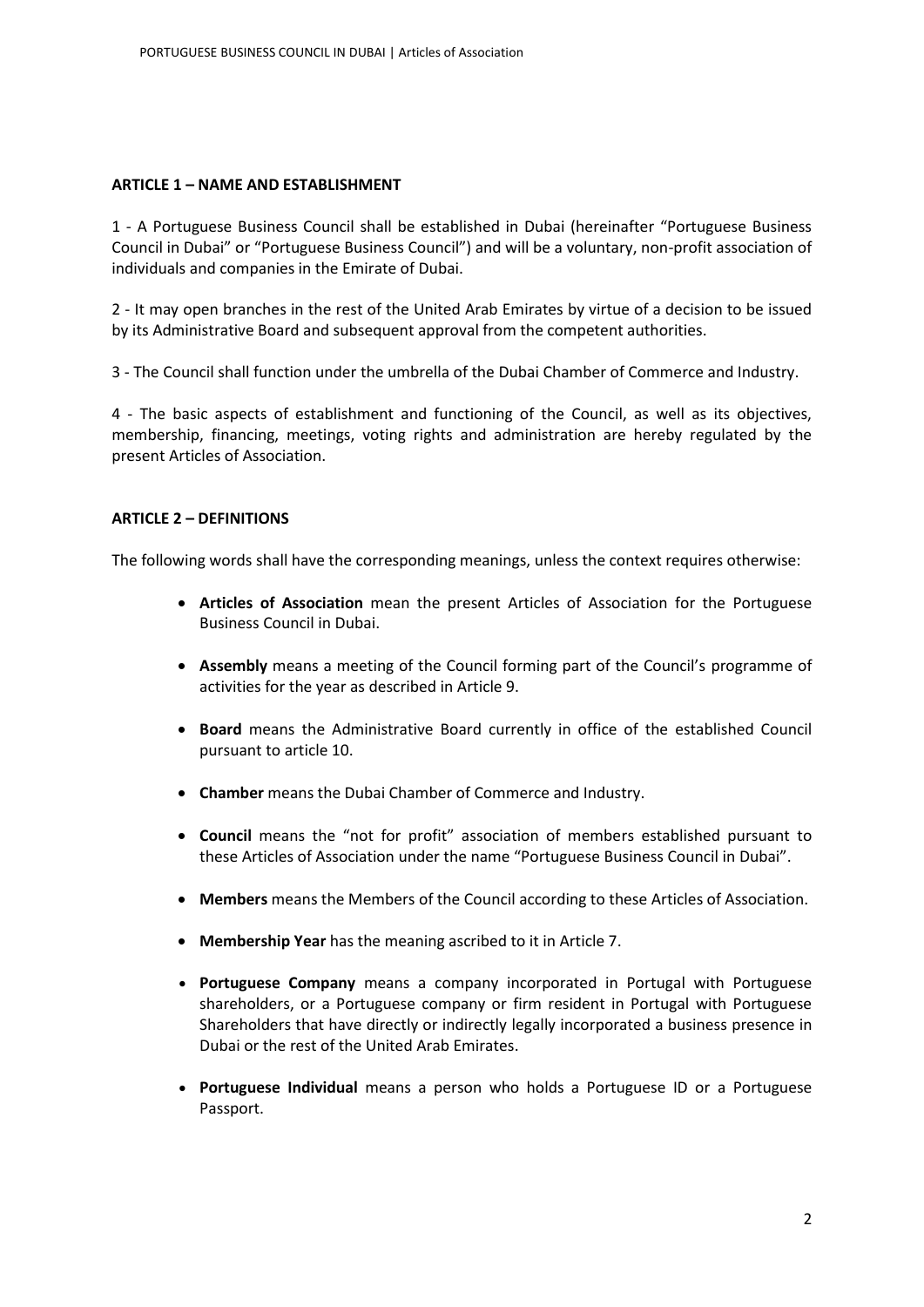# **ARTICLE 3 – OBJECTIVES**

1 - The Portuguese Business Council objectives are:

- To promote and develop Portuguese commercial and business interests in Dubai and encourage economic and commercial activities, investments and other initiatives between Portugal and the Emirate of Dubai;
- To promote Portuguese businesses in Dubai and to display the commitment of Portuguese businesses to the Emirate of Dubai;
- To offer to the Portuguese Business Council members a platform to exchange information and experiences and to communicate and interact with Public and Private entities and persons in Dubai namely by means of meetings, gatherings, seminars, conferences and receptions;
- To encourage mutual awareness, exchange of information and cultural cooperation between Portuguese Institutions and the Emirate of Dubai;
- To provide advice and help to Portuguese trade missions, business groups and other official visits to the Emirate of Dubai;
- To provide advice and help to Portuguese businesses who have been incorporated or who are contemplating incorporating a business and creating trade links in and with Dubai;
- To contribute to the development of dual and mutual commercial, economic, cultural, technical, sport and cultural relationships between Portuguese institutions and Dubai;
- To organize events to reinforce and improve the image of Portugal, as well as its products and services, in Dubai;
- To provide a link with organizations in Portugal, and elsewhere, that are dedicated to the development of trade between the Middle East and Portugal;
- To cooperate and liaise with groups and individuals who are pursuing the promotion of Portuguese interests in Dubai and in other territories;
- In general, any other lawful activity related to the promotion of business and cultural ties between Portuguese institutions and the Emirate of Dubai and the image of Portugal in Dubai.

2 - The Council will not engage in any activities of a political, religious and/or commercial nature.

## **ARTICLE 4 - MEMBERSHIP CATEGORIES**

There are six categories of membership for the Council: Founding Members; Corporate Members; Individual Members; Honorary Members; Foreign Members and Portuguese Public Entities or Organisms.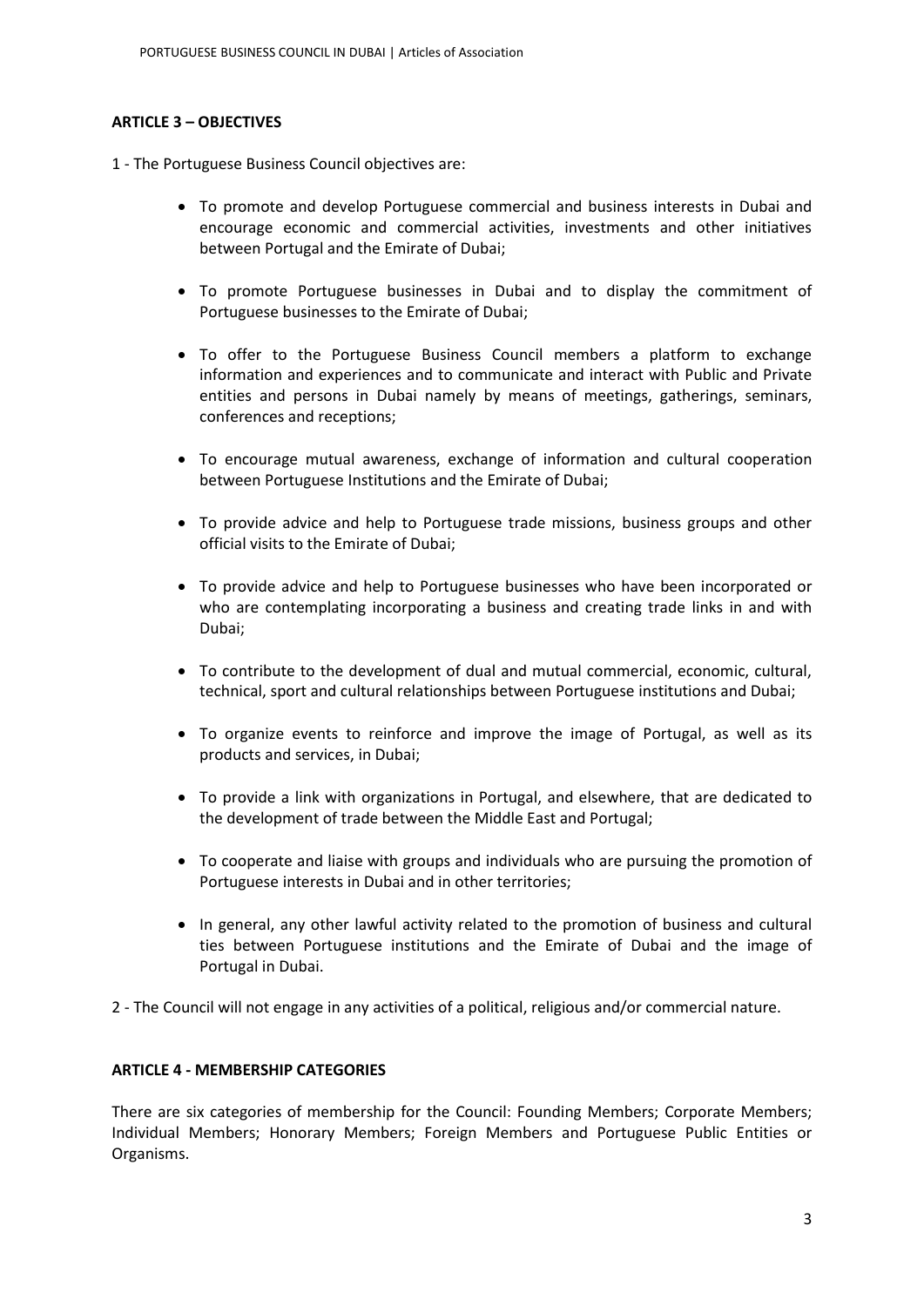**A.** The **Founding Members** are the Portuguese Individuals working in a position of relevance for a Company established in the Emirate of Dubai, who presented and established the present Portuguese Business Council before the Dubai Chamber of Commerce and Industry.

The Founding Members will be considered as Individual Members as defined below in category C.

- **B.** Those eligible for **Corporate Membership** are:
	- Companies and entities established in the UAE who are interested in and share the Portuguese Business Council's objectives.

Corporate Members shall be entitled to two votes.

The Company shall have the right to nominate, in writing, up to two (2) individual persons employed by the Company as its representatives.

Corporate Members will pay the Corporate Membership Fee as established from time to time.

- **C.** Those eligible for **Individual Membership** are:
	- Any Portuguese Citizen holding a professional or managerial appointment living and working in the UAE;
	- Any Citizen or Resident of the UAE representing Portuguese goods or services in the UAE;
	- Any person holding a senior professional or managerial appointment, not otherwise eligible for membership, who lives in the UAE and works for either a Portuguese Company or an UAE registered agency representing Portuguese goods or services.

Individual Membership shall not be assignable and shall be entitled to one vote.

Individual Members will pay the Individual Membership Fee as established from time to time.

- **D.** Those eligible for **Honorary Membership** are:
	- H.E. The Portuguese Ambassador to the United Arab Emirates;
	- H.E. The President and CEO of the Dubai Chamber of Commerce and Industry;
	- The Portuguese Economic & Commercial Counselor of the Embassy of Portugal in Abu Dhabi;
	- Any distinguished personalities that the Board may decide, by majority vote, who would serve usefully to further develop the economic and cultural ties between Portugal and the UAE.

Members under this Category shall not have the right to vote but shall be allowed to attend all meetings of the Portuguese Business Council and make all suggestions that they may have regarding the Portuguese Business Council's activities.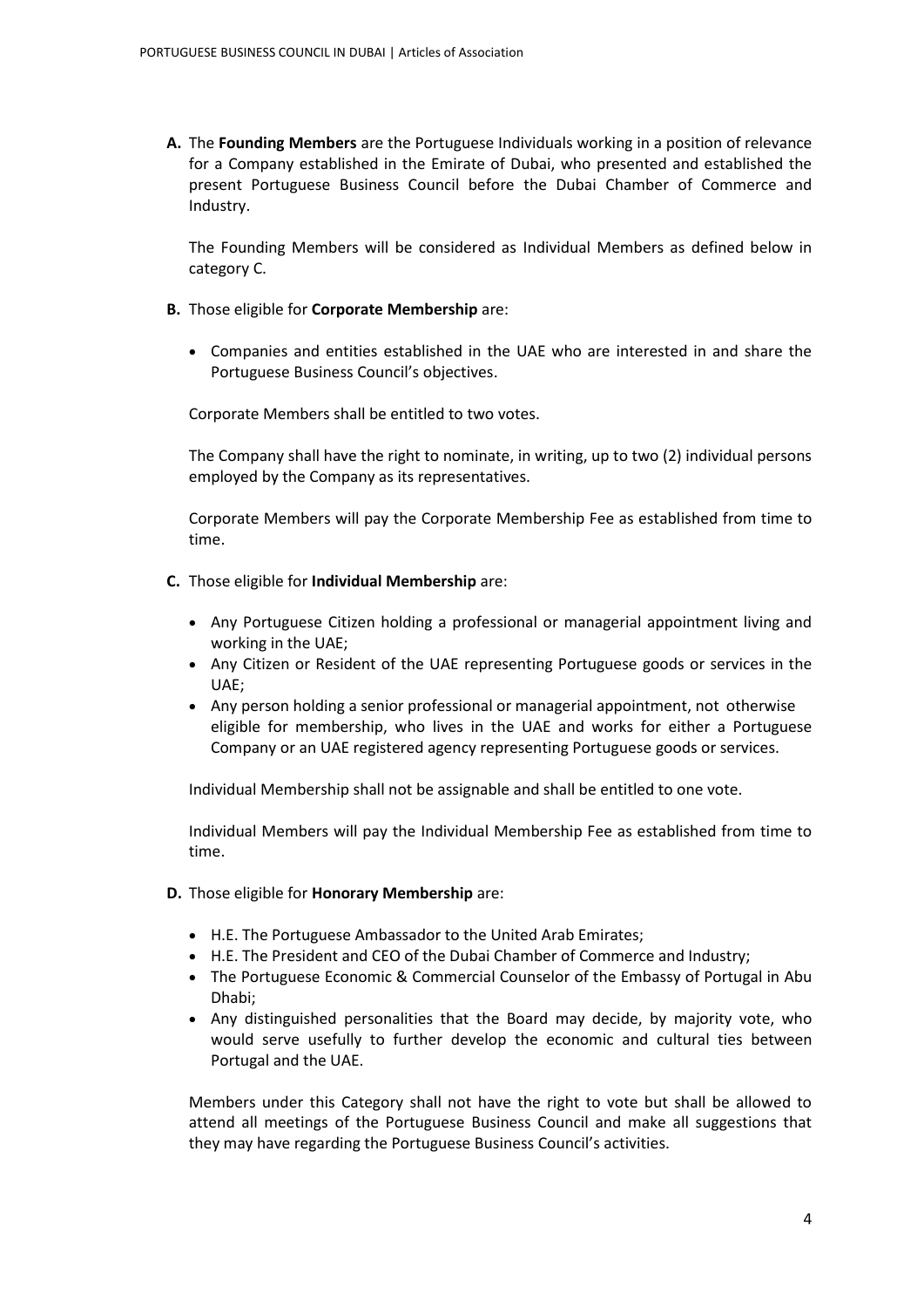Members under this Category are exempt from paying any Membership Fee.

- **E.** Those eligible for **Foreign Membership** are:
	- Portuguese companies and individuals who do not have a presence in the UAE and who are interested in and share the Portuguese Business Council's objectives.

Members under this Category shall not have the right to vote but shall be allowed to attend all meetings of the Portuguese Business Council and make all suggestions that they may have regarding the Portuguese Business Council's activities.

Foreign Members will pay the Corporate or Individual Foreign Membership Fee (whichever may be applicable) as established from time to time.

**F. Portuguese Public Entities and Organisms** that show interest in the Portuguese Business Council may be appointed as Members

Members under this Category shall not have the right to vote but shall be allowed to attend all meetings of the Portuguese Business Council and make all suggestions that they may have regarding the Portuguese Business Council's activities.

Members under this Category are exempt from paying any Membership Fee.

#### **ARTICLE 5 – MEMBERSHIP APPLICATIONS AND FEES**

1 - Applications for Membership shall be addressed in writing to the Board, who will, by simple majority vote, determine the acceptance of the applicant member in the appropriate category. To be eligible for consideration, applicants must be able to demonstrate to the satisfaction of the Board that they meet the criteria applicable to the category of membership for which they are applying.

2 - Applicants shall complete the approved application form and will provide the Board with any other information and/or documentation that the Board may deem appropriate.

3 - By applying to become a member of the Council, the applicant is deemed to have agreed to be bound by and to have accepted these Articles of Association for all intents purposes.

4 - Where, in the sole opinion of the Board, the continuing membership of a particular Member would be detrimental to the Council and/or its interests, the Board may withdraw the membership of such Member. The Board's decision on all matters to do with membership of the Council is final.

6 - Members who no longer meet the requirements for membership of the category to which they were elected will automatically cease to be members of the Council, but may apply for membership of another category should they meet the criteria for membership of such category.

7 – Once approved and once the respective Membership fees have been paid, the membership will be valid for the current membership year and may be renewed for subsequent yearly periods upon payment of the yearly membership fee.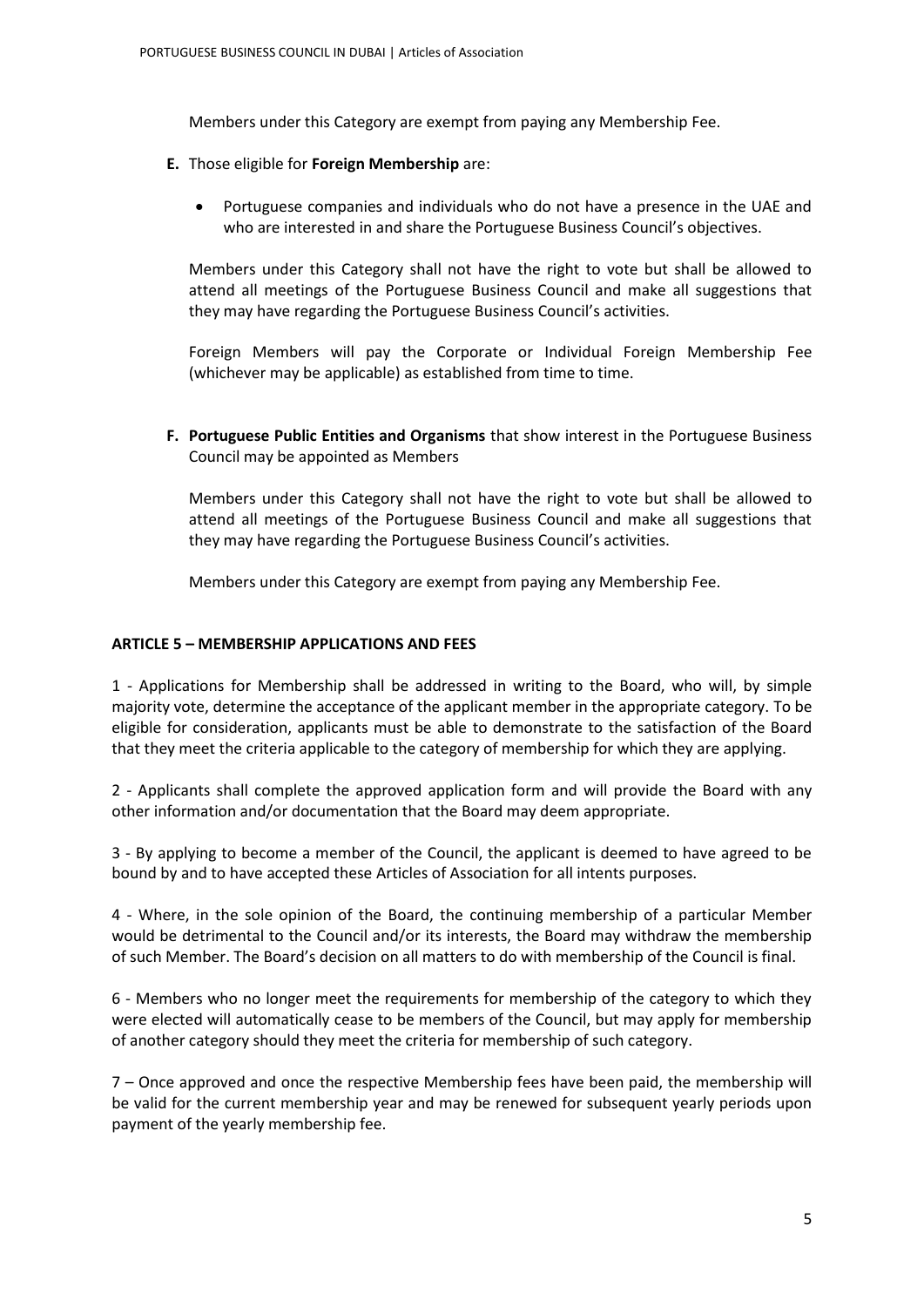8 - Yearly Membership fees shall be established by means of Regulation in the last meeting of the year. Members joining the Portuguese Business Council once the financial year has started shall pay a prorated fee calculated on a monthly basis.

9 - In the event that any Member fails to pay the applicable membership fee, the Board will send a reminder to the concerned Member who will have a period of 1 month to make payment. Failure to pay after such period will entail invalidation of the membership and the Member will be accordingly notified. Members who had their membership invalidated for this reason may re-apply.

10 – By unanimous decision of the Board, Membership fees may be waived for one or more years to Members who assist the Council in services and tasks that would otherwise be an expense for the Council.

# **ARTICLE 6 - RESIGNATION OF MEMBERS**

1 - A Member can resign by giving written notice to the Board.

2 - If the Portuguese Business Council, whether in its Annual General Assembly or at an Extraordinary Assembly, considers that the conduct of one of the members is injurious to the objectives and interests of the Portuguese Business Council, the Board shall, upon instructions of the Assembly, advise in writing to such Member to resign. The quorum and majority required by the Assembly to adopt such resolution will be as established in Article 9.

3 - If such Member does not present his resignation within two weeks from the written notice, the Board has the right to decide the cancellation of such membership by majority vote.

4 - The cancelled membership may be re-instated if the Board, at its discretion and by majority vote, decides that there are reasons to believe that the situation or conduct that gave rise to the resignation or cancellation will be corrected.

## **ARTICLE 7 - FISCAL YEAR AND FINANCING RESOURCES**

1 - The Fiscal Year of the Portuguese Business Council shall be from the  $1<sup>st</sup>$  of January to the 31 $<sup>st</sup>$  of</sup> December.

2 - The Membership Year is the same as the Fiscal Year.

3 - The Portuguese Business Council will be financed by:

- Membership fees, as established in the respective Board Resolutions;
- Sponsorships given by the members of the Business Council to which the Board agrees;
- Sponsorships from non-members with the prior consent of the Chamber;
- Attendance fees and ticket fees from Portuguese Business Council activities

## **ARTICLE 8 - VOTING RIGHTS AND APPOINTMENT OF PROXIES**

1 – Members of Categories A and B shall have two votes each in all Assemblies and Meetings of the Portuguese Business Council.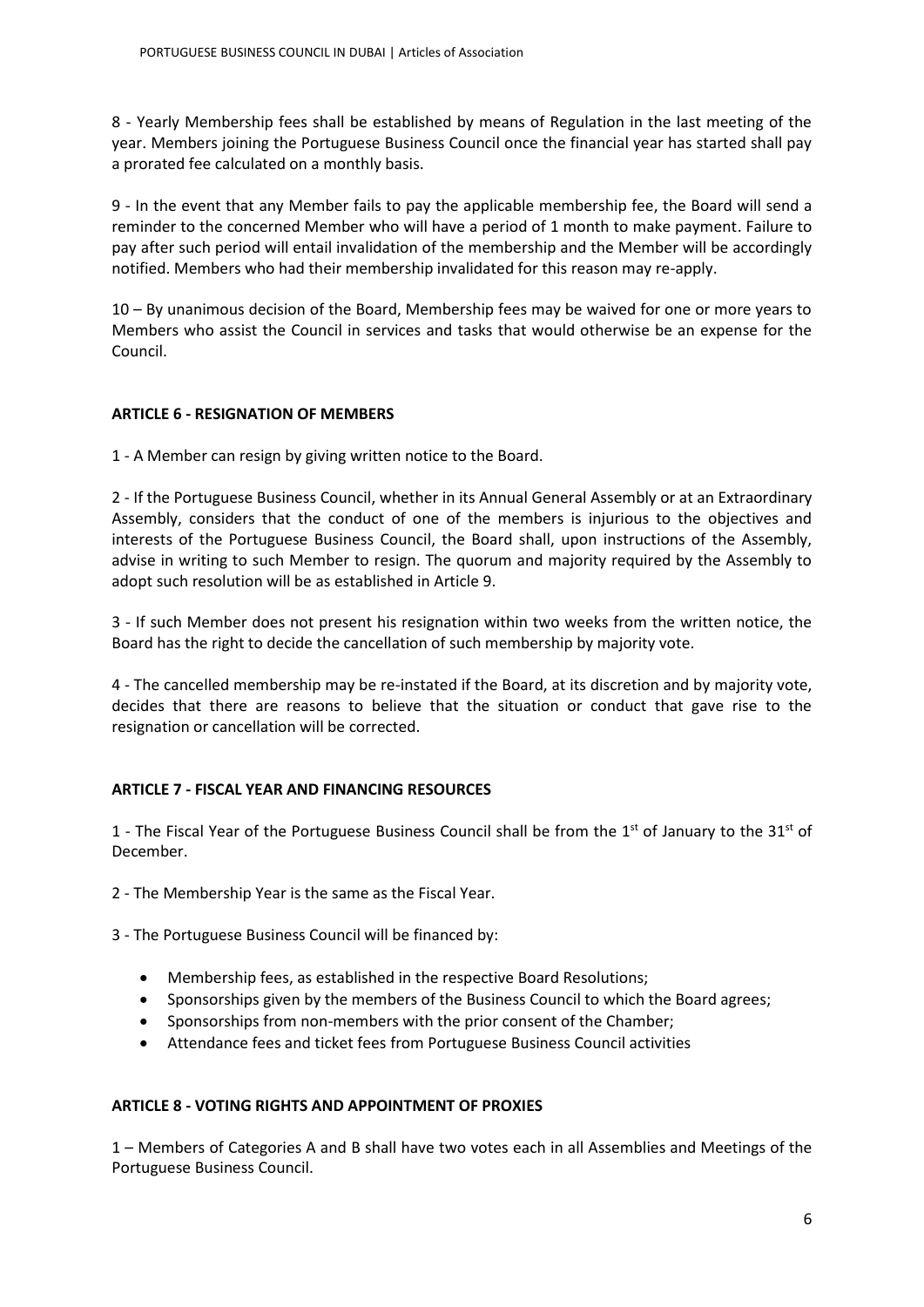2 – Members of Category C shall have one vote each in all Assemblies and Meetings of the Portuguese Business Council.

3 – Members of Categories D, E and F, as established in Article 4, shall not have a right to vote but can attend all Assemblies and Meetings of the Portuguese Business Council and express their opinion and shall have a consultative capacity.

4 - A Corporate or Individual Member can appoint any other Member of the Portuguese Business Council as proxy to vote on his name at a given Assembly, provided that such an appointment is sent in writing to the Board no later than 10 a.m. on the day of the Assembly.

5 - A member cannot act as proxy for more than 4 members at any given Assembly or Meeting.

## **ARTICLE 9 - MEETINGS OF THE PORTUGUESE BUSINESS COUNCIL**

#### 1 - **Annual General Assembly**

An Annual General Assembly shall be held every year during the month of January and the following issues will be dealt with and decided at the Annual General Assembly:

- 1. Presentation of the Portuguese Business Council Annual Report of activities and events related to the previous year.
- 2. Discussion, outline and approval of Portuguese Business Council planned activities for the coming year.
- 3. Election of the members of the Board, when applicable.
- 4. Approval of accounts from the previous year.
- 5. Approval of annual budget for the coming year.
- 6. Other miscellaneous matters of relevance that the Board may propose.
- 7. Other miscellaneous matters of relevance that at least 51% of the Members may propose.

## 2 - **Extraordinary General Assemblies**

Extraordinary General Assemblies can be called if matters of importance to the Portuguese Business Council arise which require the members to vote.

Extraordinary general meetings can only be called by the Board or by written request to the Board of at least 51% of the Members explaining the reasons for such a request.

Only proposals and issues placed on the Agenda will be discussed at Extraordinary General Assemblies.

## 3 - **Notice**

Notice of the Annual General Assembly with an Agenda attached and information regarding the date and location for the said meeting will be sent by the President of the Portuguese Business Council to all members registered with the Portuguese Business Council at least 30 days prior to the meeting.

Members shall be responsible for the accuracy of the contact details given to the Board when applying for membership and shall keep the Board informed of any alterations to their contact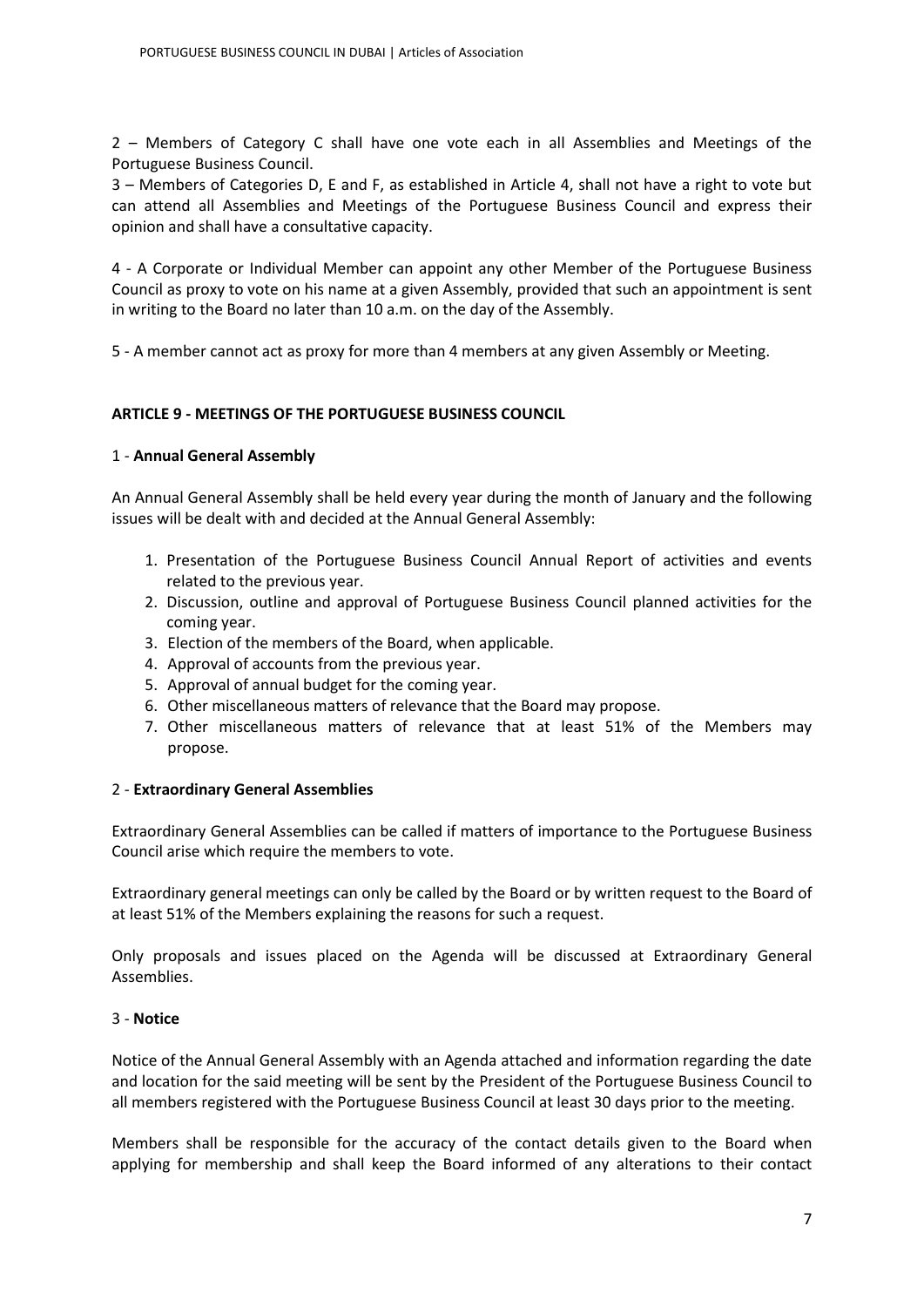details. Non receipt of the notice by any Member shall not invalidate the proceedings of the Assembly.

## 4 - **Quorum and Resolutions**

Resolutions taken by any Assembly shall be by simple majority of votes provided that there was a quorum of at least 35% of Active Voting Members present or represented at the meeting. If this quorum is not reached and 45 minutes have passed, the Assembly shall then take place with the Members that are present or represented at that moment and any decisions or resolutions taken by such Assembly will be deemed valid and effective.

A higher quorum of 55% of Active members and a higher majority vote of 2/3 in favor will be required for any decisions related to:

- **Modification of the Articles of Association;**
- **Dissolution of the Portuguese Business Council.**

If, in an Assembly where decisions have to be voted with a higher majority vote of 2/3 in favor, the quorum is not reached after 45 minutes have passed, the Assembly shall be adjourned for three weeks. Notice of such adjourned Assembly will be sent in the same form as established in the previous paragraph.

## **5 - Minutes of Assemblies**

Minutes of all Assemblies and meetings will be prepared by the Secretary and signed by the Members of the Board.

## **ARTICLE 10 – THE ADMINISTRATION OF THE PORTUGUESE BUSINESS COUNCIL**

## 1 – **The Administrative Board's mandate and composition**

The Portuguese Business Council will be managed by an Administrative Board ("the Board") composed of five Members and its composition will be as follows:

- One President elected amongst the Members at the General Assembly and will be entitled to vote;
- One Vice-President elected amongst the Members at the General Assembly and will be entitled to vote;
- Three Board Members elected amongst the Members at the General Assembly and will be entitled to vote.

The five Members mentioned above must speak Portuguese and English fluently and will undertake miscellaneous tasks as agreed by the Board, taking into account the planned activities and requirements of the Portuguese Business Council. At least a Treasurer and a Secretary will be elected amongst the Members of the Board.

The Board elected as established above, will be in office for a period of 2 years.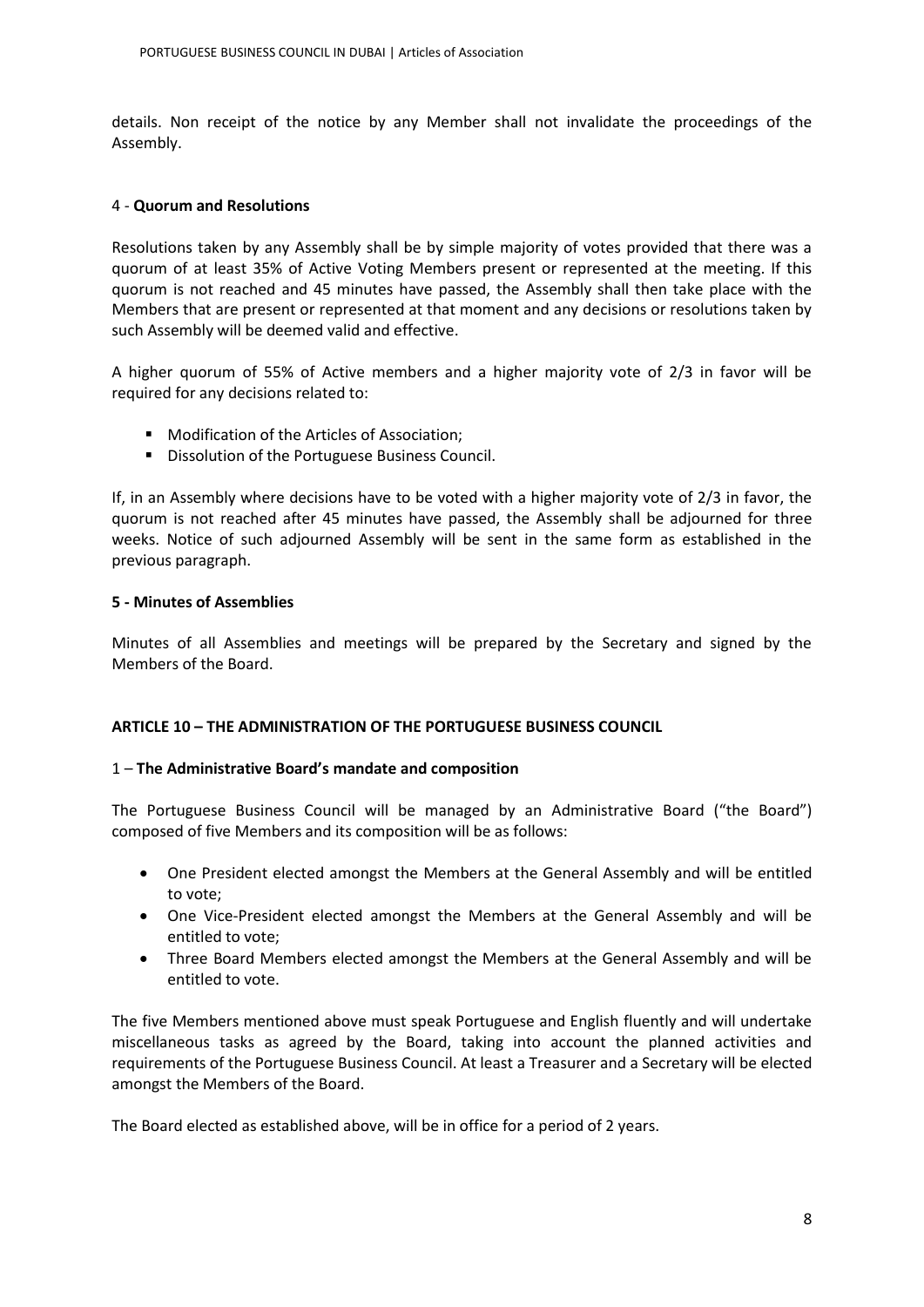The Board is also composed of H.E. the Portuguese Ambassador to the United Arab Emirates and the Portuguese Economic & Commercial Counselor of the Embassy of Portugal in Abu Dhabi in the capacity of consultants.

# 2 - **Tasks and Duties of the Board towards the General Assembly**

The Board will be responsible for the following activities:

- Preparation of Annual Reports on the activities undertaken by the Portuguese Business Council on the previous financial year for presentation at the General Assembly;
- Preparation of planned activities for the coming financial year for presentation at the General Assembly;
- Preparation of the Annual Accounts for presentation at the General Assembly;
- Preparation of the Annual Budget for presentation at the General Assembly;
- Preparation and adoption of Bylaws and Resolutions.

# 3 - **Meetings, Notice, Quorum and Voting of the Board**

The Board will meet upon summoning by its President and in any case not less than once every two months. The Board can, by its own initiative, invite to its meetings and deliberations any other Members of the Council who are not part of the Board.

Notice containing the time and location of the Board's meetings shall be sent to all seven members at least seven days prior to the meeting.

The quorum for a Board meeting and to adopt resolutions will not be less than three present Board Members provided that at least the President or the Vice-President is present. The Board meeting will not have quorum if neither the President nor the Vice-President is present.

Each present Board Member will have one vote. Decisions of the Board will be recorded in minutes of meetings kept by the Board Secretary. The President will have casting vote.

Details of the agenda will be given to the Board Members in advance of each meeting.

## 4 - **Vacancies at the Board**

If for any reason, a Member of the Board is unable to serve for the full two years or misses three consecutive Board meetings, the Board may fill this vacancy by co-opting another Portuguese Business Council Member on the Board until election of the Board at the next applicable Annual General Assembly.

A Board Member may resign as a Board Member at any time upon notice in writing to the Board. A Board Member who resigns as such will be deemed to have automatically resigned of any Board Office he or she may hold.

## 5 – **General Provisions**

The Members of the Board shall be elected every two years at the Annual General Meeting. Nominations / Proposals for Board Members shall be sent by e-mail to the Secretary of the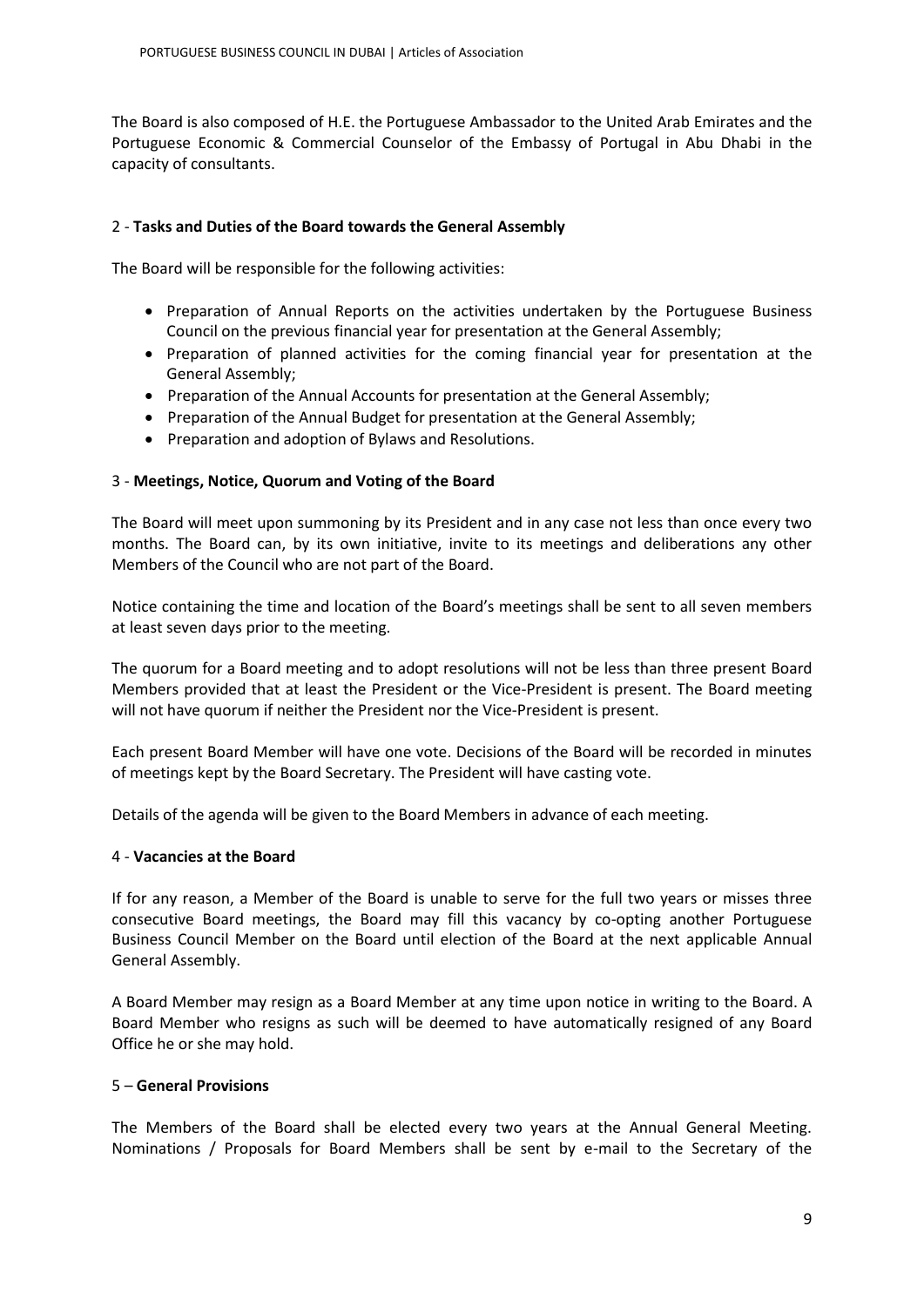Portuguese Business Council at least 1 month prior to the date of the respective Annual General Meeting.

The First General Meeting will be summoned and attended by the Founding Members once the Council is incorporated.

The Board's responsibilities will be to conduct and generally direct the affairs of the Council in accordance with its aims and ambitions and is hereby vested with full powers and authority to do so. The Board also has full power and authority to supplement, amplify, interpret or expand any matters relating to the affairs of the Council that are not covered by these Articles of Association or that require further amplification, interpretation or expansion. The Members of the Boars shall always act in the interest and as representatives of the whole Portuguese Business Council.

Bank arrangements shall be implemented as deemed appropriate by the Board. In any event, two joint signatories shall be always required for the Portuguese Business Council bank accounts amongst the President, Vice-President, Treasurer and/or Secretary.

Board Members will not receive any financial remuneration in their capacity other than the refund of actual expenses incurred in the course of performing their duties on behalf of the Council.

## **ARTICLE 11 - COUNCIL NON-PROFIT-MAKING AND LIABILITY**

1 - The Council is intended to operate on a non-profit-making basis. In the event that there is a surplus of income, the surplus may be retained to meet future expenditure of the Council, applied to enable membership subscriptions and fees of a subsequent year (or years) to be waived or reduced, or distributed to a Portuguese or local registered charity or worthwhile cause, as the Board in each case and at its sole discretion may decide and upon the Chamber's approval.

2 - It is not intended that Members of the Council incur in any liabilities to third parties by reason of their Membership of the Council.

3 - The Board and Board Members acting in good faith will not have any personal or collective liability for their acts or omissions.

## **ARTICLE 13 – BYLAWS AND RESOLUTIONS**

The Board may elaborate Bylaws and/or Resolutions for issues not covered in these Articles of Association provided that those Bylaws and/or Regulations do not contradict the content of these Articles of Association.

## **ARTICLE 13 - GOVERNING LAW**

All of Council's activities shall be subject to and comply with the provisions of the Laws and Regulations of the United Arab Emirates.